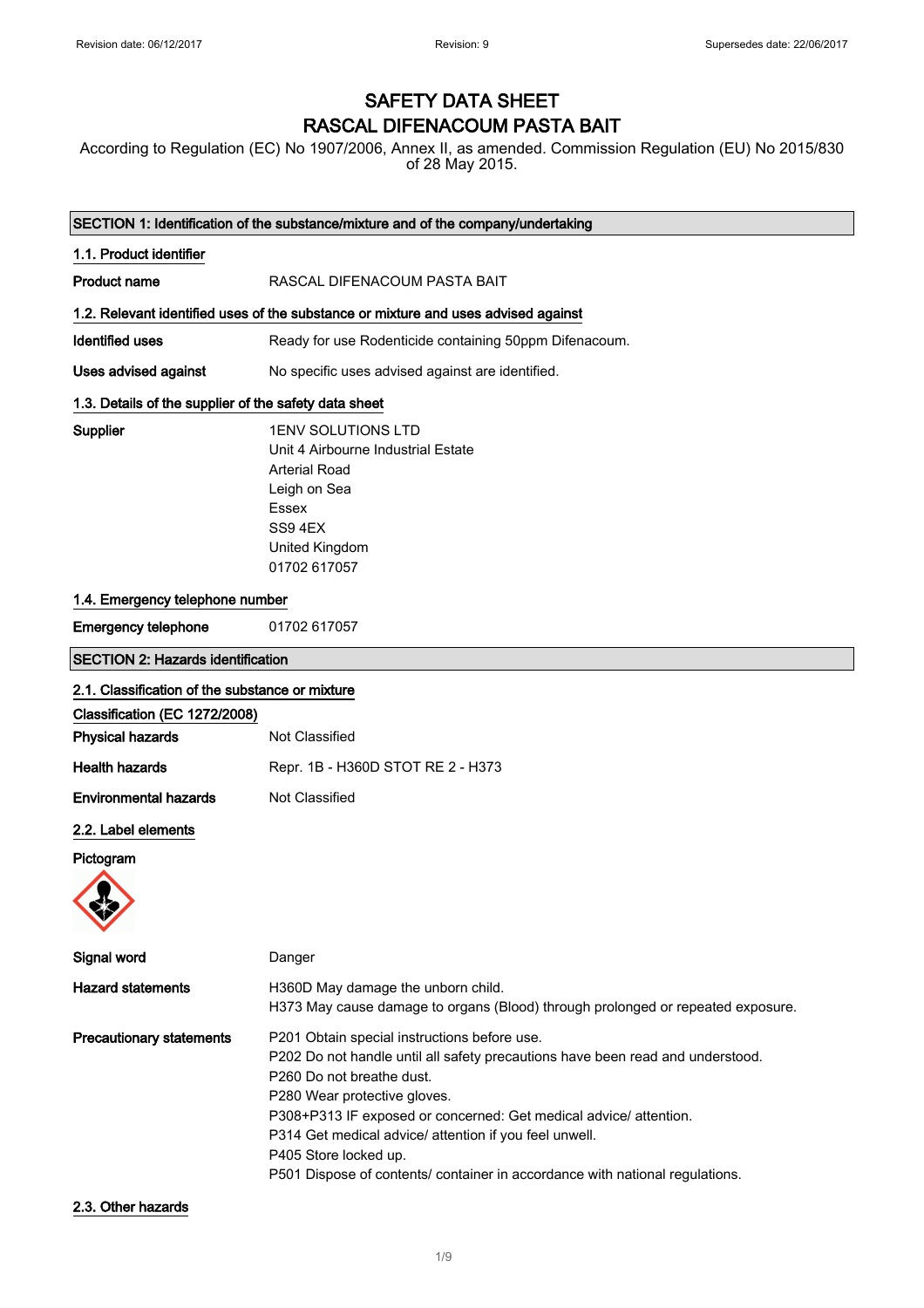This product does not contain any substances classified as PBT or vPvB.

| SECTION 3: Composition/information on ingredients                   |                         |        |
|---------------------------------------------------------------------|-------------------------|--------|
| 3.2. Mixtures                                                       |                         |        |
| 2,2'-Iminodiethanol                                                 |                         | < 0.1% |
| CAS number: 111-42-2                                                | EC number: 203-868-0    |        |
| Classification                                                      |                         |        |
| Acute Tox. 4 - H302                                                 |                         |        |
| Skin Irrit. 2 - H315                                                |                         |        |
| Eye Dam. 1 - H318                                                   |                         |        |
| STOT RE 2 - H373                                                    |                         |        |
| <b>DIFENACOUM (EU)</b>                                              |                         | 0.005% |
|                                                                     |                         |        |
| CAS number: 56073-07-5                                              | EC number: 259-978-4    |        |
| M factor (Acute) = $10$                                             | M factor (Chronic) = 10 |        |
| Classification                                                      |                         |        |
| Acute Tox. 1 - H300                                                 |                         |        |
| Acute Tox. 1 - H310                                                 |                         |        |
| Acute Tox. 1 - H330                                                 |                         |        |
| Repr. 1B - H360D                                                    |                         |        |
| STOT RE 1 - H372                                                    |                         |        |
| Aquatic Acute 1 - H400                                              |                         |        |
| Aquatic Chronic 1 - H410                                            |                         |        |
| Denatonium Benzoate                                                 |                         | 0.001% |
| CAS number: 3734-33-6                                               | EC number: 223-095-2    |        |
| Classification                                                      |                         |        |
| <b>Acute Tox. 4 - H332</b>                                          |                         |        |
| Skin Irrit. 2 - H315                                                |                         |        |
| Eye Dam. 1 - H318                                                   |                         |        |
| Aquatic Chronic 3 - H412                                            |                         |        |
| The full text for all hazard statements is displayed in Section 16. |                         |        |

### SECTION 4: First aid measures

### 4.1. Description of first aid measures

| General information | In case of accident or if you feel unwell, seek medical advice immediately (show the label<br>where possible). Advice for Medical Doctors: Difenacoum is an indirect anti-coagulant.<br>Phytomenadione, Vitamin K, is antidotal. Determin prothrombin time not less than 18 hours<br>after consumption. If elevated, administer Vitamin K1 until prothrombin time normalises.<br>Continue determination of prothrombin time for two weeks after withdrawal of antidote and<br>resume treatment if elevation occurs in that time. |
|---------------------|----------------------------------------------------------------------------------------------------------------------------------------------------------------------------------------------------------------------------------------------------------------------------------------------------------------------------------------------------------------------------------------------------------------------------------------------------------------------------------------------------------------------------------|
| Inhalation          | Due to the physical nature of this product, exposure by this route is unlikely. IF INHALED:<br>Move affected person to fresh air and keep warm and at rest in a position comfortable for<br>breathing. Get medical attention if symptoms are severe or persist.                                                                                                                                                                                                                                                                  |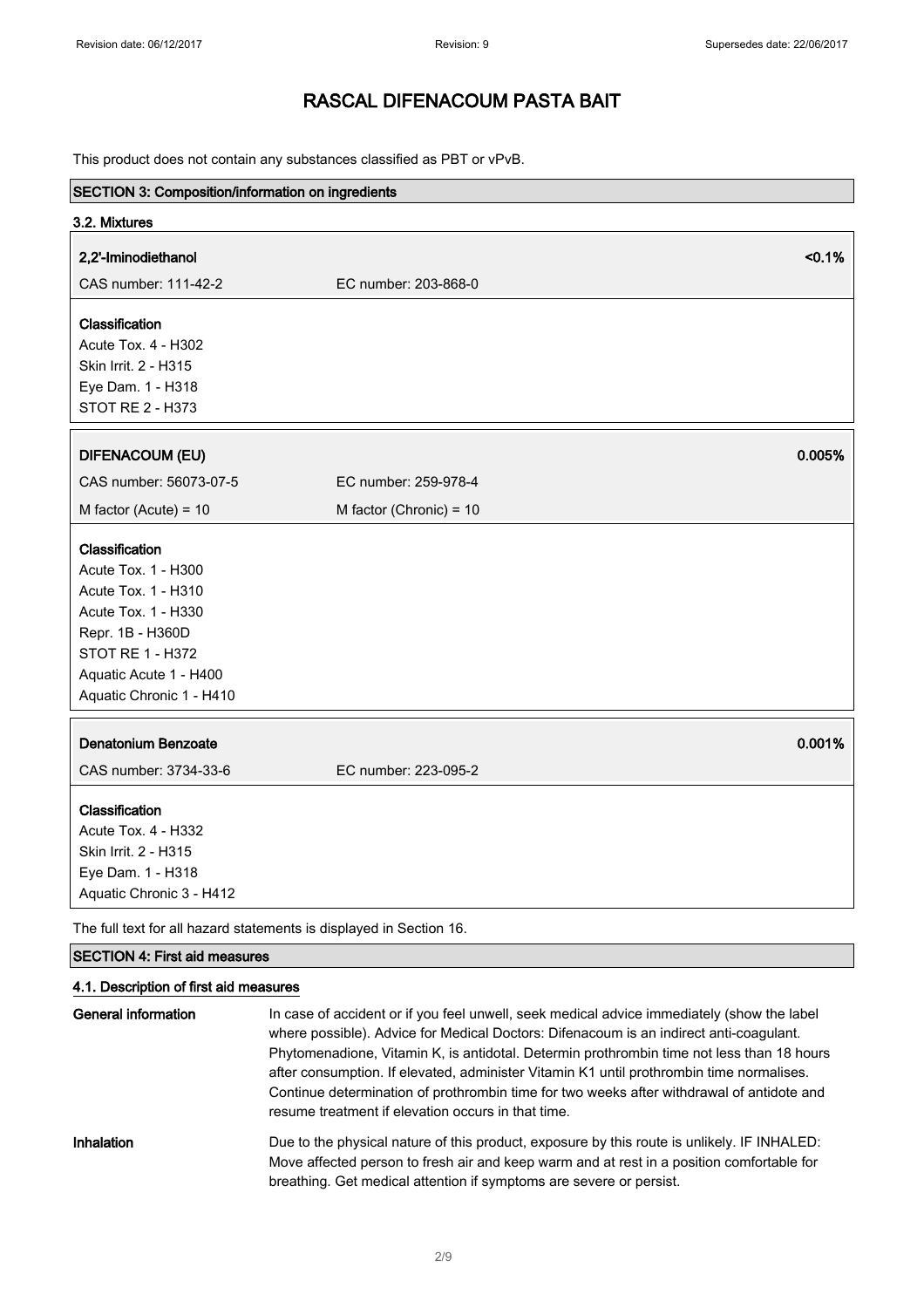| 6.1. Personal precautions, protective equipment and emergency procedures |                                                                                                                                                                                                                                                                                            |
|--------------------------------------------------------------------------|--------------------------------------------------------------------------------------------------------------------------------------------------------------------------------------------------------------------------------------------------------------------------------------------|
| <b>SECTION 6: Accidental release measures</b>                            |                                                                                                                                                                                                                                                                                            |
| Special protective equipment<br>for firefighters                         | Wear positive-pressure self-contained breathing apparatus (SCBA) and appropriate protective<br>clothing. Firefighter's clothing conforming to European standard EN469 (including helmets,<br>protective boots and gloves) will provide a basic level of protection for chemical incidents. |
| Protective actions during<br>firefighting                                | Avoid breathing fire gases or vapours. Evacuate area. Cool containers exposed to heat with<br>water spray and remove them from the fire area if it can be done without risk. Cool containers<br>exposed to flames with water until well after the fire is out.                             |
| 5.3. Advice for firefighters                                             |                                                                                                                                                                                                                                                                                            |
| <b>Hazardous combustion</b><br>products                                  | Thermal decomposition or combustion products may include the following substances:<br>Harmful gases or vapours.                                                                                                                                                                            |
| Specific hazards                                                         | None known.                                                                                                                                                                                                                                                                                |
| 5.2. Special hazards arising from the substance or mixture               |                                                                                                                                                                                                                                                                                            |
| Unsuitable extinguishing<br>media                                        | Do not use water jet as an extinguisher, as this will spread the fire.                                                                                                                                                                                                                     |
| 5.1. Extinguishing media<br>Suitable extinguishing media                 | The product is not flammable. Extinguish with alcohol-resistant foam, carbon dioxide, dry<br>powder or water fog. Use fire-extinguishing media suitable for the surrounding fire.                                                                                                          |
| <b>SECTION 5: Firefighting measures</b>                                  |                                                                                                                                                                                                                                                                                            |
| Notes for the doctor                                                     | Treat symptomatically.                                                                                                                                                                                                                                                                     |
|                                                                          | 4.3. Indication of any immediate medical attention and special treatment needed                                                                                                                                                                                                            |
| Eye contact                                                              | May be slightly irritating to eyes.                                                                                                                                                                                                                                                        |
| Skin contact                                                             | May cause irritation.                                                                                                                                                                                                                                                                      |
| Ingestion                                                                | Rinse mouth. Do NOT induce vomiting. Call a doctor immediately.                                                                                                                                                                                                                            |
| Inhalation                                                               | Unlikely to present an inhalation hazard. If symptoms develop move the exposed person to<br>fresh air. Immediately obtain medical advice.                                                                                                                                                  |
| <b>General information</b>                                               | The severity of the symptoms described will vary dependent on the concentration and the<br>length of exposure.                                                                                                                                                                             |
|                                                                          | 4.2. Most important symptoms and effects, both acute and delayed                                                                                                                                                                                                                           |
| <b>Protection of first aiders</b>                                        | First aid personnel should wear appropriate protective equipment during any rescue.                                                                                                                                                                                                        |
| Eye contact                                                              | May cause eye irritation to susceptible persons. Rinse immediately with plenty of water and<br>seek medical advice.                                                                                                                                                                        |
| Skin contact                                                             | May cause irritation to susceptible persons. Immediately take off all contaminated clothing.<br>Wash skin thoroughly with soap and water. Get medical attention if symptoms are severe or<br>persist after washing.                                                                        |
| Ingestion                                                                | Rinse mouth thoroughly with water. Do not induce vomiting. Get medical attention<br>immediately.                                                                                                                                                                                           |

Personal precautions Wear protective clothing as described in Section 8 of this safety data sheet.

### 6.2. Environmental precautions

Environmental precautions Avoid discharge into drains or watercourses or onto the ground.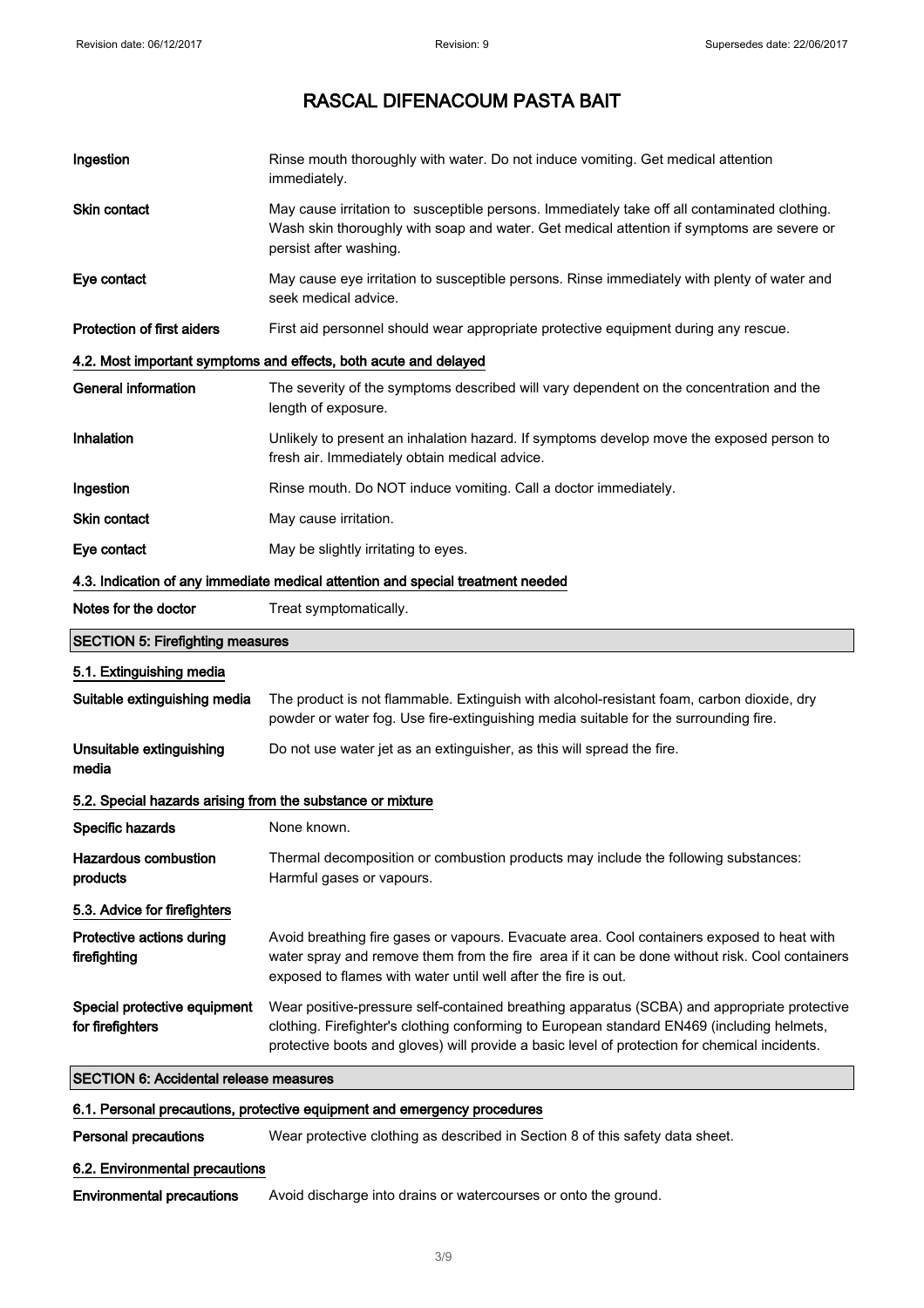# RASCAL DIFENACOUM PASTA BAIT

#### 6.3. Methods and material for containment and cleaning up

| Methods for cleaning up                                                                                                                                                                                                                 | Wear protective clothing as described in Section 8 of this safety data sheet. Clear up spills<br>immediately and dispose of waste safely. Collect spillage with a shovel and broom, or similar<br>and reuse, if possible. Collect and place in suitable waste disposal containers and seal<br>securely. Flush contaminated area with plenty of water. Wash thoroughly after dealing with a<br>spillage. For waste disposal, see Section 13. |  |
|-----------------------------------------------------------------------------------------------------------------------------------------------------------------------------------------------------------------------------------------|---------------------------------------------------------------------------------------------------------------------------------------------------------------------------------------------------------------------------------------------------------------------------------------------------------------------------------------------------------------------------------------------------------------------------------------------|--|
| 6.4. Reference to other sections                                                                                                                                                                                                        |                                                                                                                                                                                                                                                                                                                                                                                                                                             |  |
| Reference to other sections                                                                                                                                                                                                             | For personal protection, see Section 8. See Section 11 for additional information on health<br>hazards. See Section 12 for additional information on ecological hazards. For waste disposal,<br>see Section 13.                                                                                                                                                                                                                             |  |
| <b>SECTION 7: Handling and storage</b>                                                                                                                                                                                                  |                                                                                                                                                                                                                                                                                                                                                                                                                                             |  |
| 7.1. Precautions for safe handling                                                                                                                                                                                                      |                                                                                                                                                                                                                                                                                                                                                                                                                                             |  |
| <b>Usage precautions</b>                                                                                                                                                                                                                | As the product is a paste it is unlikely to produce dust. Read and follow manufacturer's<br>recommendations. Wear protective clothing as described in Section 8 of this safety data<br>sheet. Keep away from food, drink and animal feeding stuffs. Keep container tightly sealed<br>when not in use.                                                                                                                                       |  |
| Advice on general<br>occupational hygiene                                                                                                                                                                                               | Wash promptly if skin becomes contaminated. Take off contaminated clothing. Wash<br>contaminated clothing before reuse. Wash after use and before eating, smoking and using the<br>toilet.                                                                                                                                                                                                                                                  |  |
| 7.2. Conditions for safe storage, including any incompatibilities                                                                                                                                                                       |                                                                                                                                                                                                                                                                                                                                                                                                                                             |  |
| <b>Storage precautions</b>                                                                                                                                                                                                              | Keep out of the reach of children. Keep away from food, drink and animal feeding stuffs. Keep<br>only in the original container. Keep container tightly closed, in a cool, well ventilated place.<br>Protect containers from damage. Keep away from oxidising materials, heat and flames.                                                                                                                                                   |  |
| Storage class                                                                                                                                                                                                                           | Unspecified storage.                                                                                                                                                                                                                                                                                                                                                                                                                        |  |
| 7.3. Specific end use(s)                                                                                                                                                                                                                |                                                                                                                                                                                                                                                                                                                                                                                                                                             |  |
| Specific end use(s)                                                                                                                                                                                                                     | The identified uses for this product are detailed in Section 1.2.                                                                                                                                                                                                                                                                                                                                                                           |  |
| Usage description                                                                                                                                                                                                                       | Ready to use rodenticide containing 50 ppm Difenacoum.                                                                                                                                                                                                                                                                                                                                                                                      |  |
| <b>SECTION 8: Exposure Controls/personal protection</b>                                                                                                                                                                                 |                                                                                                                                                                                                                                                                                                                                                                                                                                             |  |
| 8.1. Control parameters<br>Occupational exposure limits<br>Propane-1,2-diol (Propane-1,2-diol Particulates)<br>WEL 8-Hr limit mg/M3: 10<br>Propane-1,2-diol (Propane-1,2-diol total vapour and particulates)<br>WEL 8-Hr limit ppm: 150 |                                                                                                                                                                                                                                                                                                                                                                                                                                             |  |
| WEL 8Hr limit mg/M3: 474<br>WEL 8-Hr limit mg/M3: 10 WEL 15 min limit mg/M3: 30<br>Flour                                                                                                                                                |                                                                                                                                                                                                                                                                                                                                                                                                                                             |  |
| 8.2. Exposure controls                                                                                                                                                                                                                  |                                                                                                                                                                                                                                                                                                                                                                                                                                             |  |
| Appropriate engineering<br>controls                                                                                                                                                                                                     | Provide adequate ventilation.                                                                                                                                                                                                                                                                                                                                                                                                               |  |
| Personal protection                                                                                                                                                                                                                     | Keep away from food stuffs.                                                                                                                                                                                                                                                                                                                                                                                                                 |  |
| Eye/face protection                                                                                                                                                                                                                     | Avoid contact with eyes.                                                                                                                                                                                                                                                                                                                                                                                                                    |  |
| Hand protection                                                                                                                                                                                                                         | Suitable chemical resistant gloves are recommended for professional users.                                                                                                                                                                                                                                                                                                                                                                  |  |

Other skin and body protection Personal protective equipment for the body should be selected based on the task being performed and the risks involved.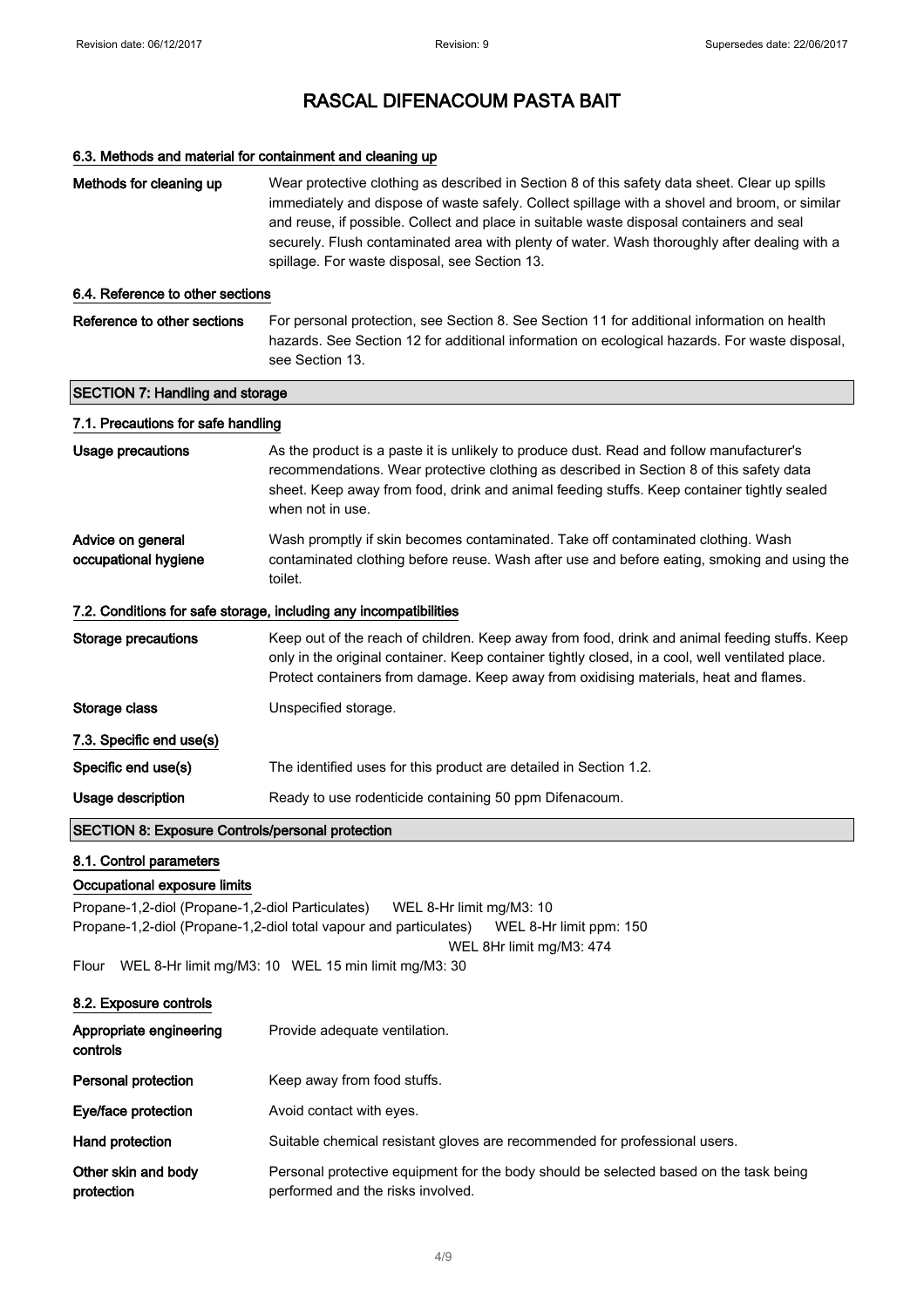| Hygiene measures                          | Wash hands thoroughly after handling. Do not eat, drink or smoke when using this product.<br>Wash contaminated clothing before reuse. |
|-------------------------------------------|---------------------------------------------------------------------------------------------------------------------------------------|
| <b>Respiratory protection</b>             | Provide adequate ventilation.                                                                                                         |
| <b>Environmental exposure</b><br>controls | Keep container tightly sealed when not in use. Avoid release to the environment.                                                      |

## SECTION 9: Physical and Chemical Properties

| 9.1. Information on basic physical and chemical properties |                                 |  |
|------------------------------------------------------------|---------------------------------|--|
| Appearance                                                 | Paste.                          |  |
| Colour                                                     | Red.                            |  |
| Odour                                                      | Characteristic.                 |  |
| <b>Odour threshold</b>                                     | No information available.       |  |
| рH                                                         | No information available.       |  |
| <b>Melting point</b>                                       | Not relevant.                   |  |
| Initial boiling point and range                            | No information available.       |  |
| Flash point                                                | No information available.       |  |
| <b>Evaporation rate</b>                                    | No information available.       |  |
| <b>Evaporation factor</b>                                  | No information available.       |  |
| Flammability (solid, gas)                                  | combustible                     |  |
| Upper/lower flammability or<br>explosive limits            | No information available.       |  |
| Other flammability                                         | No information available.       |  |
| Vapour pressure                                            | Not relevant.                   |  |
| Vapour density                                             | Not relevant.                   |  |
| <b>Relative density</b>                                    | No information available.       |  |
| <b>Bulk density</b>                                        | No information available.       |  |
| Solubility(ies)                                            | No information available.       |  |
| <b>Partition coefficient</b>                               | Not relevant.                   |  |
| Auto-ignition temperature                                  | No information available.       |  |
| <b>Decomposition Temperature</b>                           | No information available.       |  |
| <b>Viscosity</b>                                           | No information available.       |  |
| <b>Explosive properties</b>                                | Not considered to be explosive. |  |
| Explosive under the influence<br>of a flame                | Not considered to be explosive. |  |
| <b>Oxidising properties</b>                                | Not oxidising.                  |  |
| 9.2. Other information                                     |                                 |  |
| <b>SECTION 10: Stability and reactivity</b>                |                                 |  |

## 10.1. Reactivity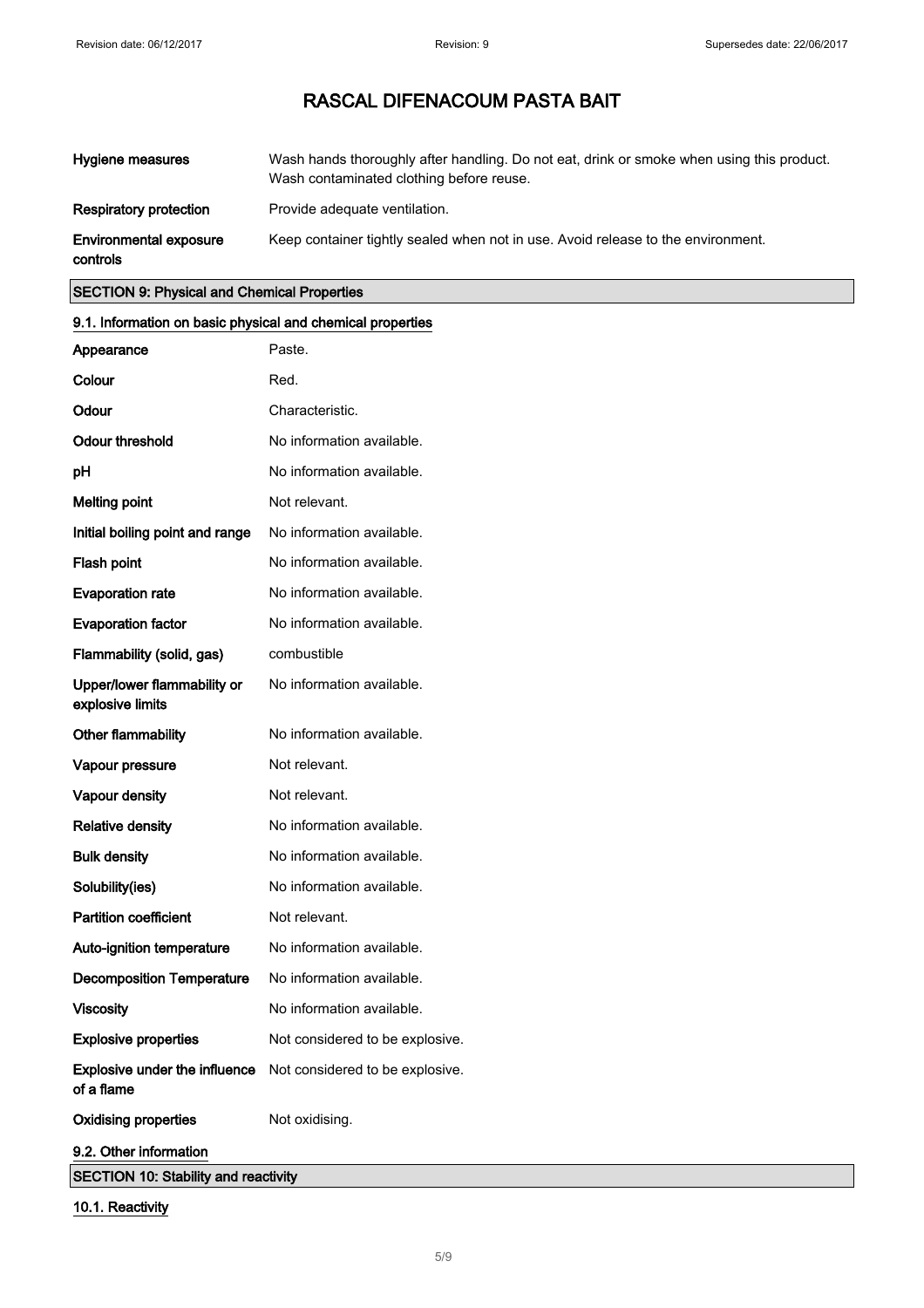| Reactivity                                                           | There are no known reactivity hazards associated with this product.                                                                                                     |
|----------------------------------------------------------------------|-------------------------------------------------------------------------------------------------------------------------------------------------------------------------|
| 10.2. Chemical stability                                             |                                                                                                                                                                         |
| <b>Stability</b>                                                     | Stable at normal ambient temperatures and when used as recommended. Stable under the<br>prescribed storage conditions.                                                  |
| 10.3. Possibility of hazardous reactions                             |                                                                                                                                                                         |
| Possibility of hazardous<br>reactions                                | No potentially hazardous reactions known.                                                                                                                               |
| 10.4. Conditions to avoid                                            |                                                                                                                                                                         |
| Conditions to avoid                                                  | There are no known conditions that are likely to result in a hazardous situation.                                                                                       |
| 10.5. Incompatible materials                                         |                                                                                                                                                                         |
| Materials to avoid                                                   | Keep away from oxidising materials, heat and flames.                                                                                                                    |
| 10.6. Hazardous decomposition products                               |                                                                                                                                                                         |
| Hazardous decomposition<br>products                                  | Does not decompose when used and stored as recommended. Thermal decomposition or<br>combustion products may include the following substances: Harmful gases or vapours. |
| <b>SECTION 11: Toxicological information</b>                         |                                                                                                                                                                         |
| 11.1. Information on toxicological effects                           |                                                                                                                                                                         |
| Acute toxicity - oral<br>Notes (oral LD <sub>50</sub> )              | >2000 mg/kg                                                                                                                                                             |
| Acute toxicity - dermal<br>Notes (dermal LD <sub>50</sub> )          | >2000 mg/kg                                                                                                                                                             |
| Acute toxicity - inhalation<br>Notes (inhalation LC <sub>50</sub> )  | >5 mg/l (Dust)                                                                                                                                                          |
| Skin corrosion/irritation<br>Animal data                             | Based on available data the classification criteria are not met.                                                                                                        |
| Serious eye damage/irritation                                        | Serious eye damage/irritation Based on available data the classification criteria are not met.                                                                          |
| <b>Respiratory sensitisation</b><br><b>Respiratory sensitisation</b> | Based on available data the classification criteria are not met.                                                                                                        |
| <b>Skin sensitisation</b><br><b>Skin sensitisation</b>               | Based on available data the classification criteria are not met.                                                                                                        |
| Germ cell mutagenicity<br>Genotoxicity - in vitro                    | Based on available data the classification criteria are not met.                                                                                                        |
| Carcinogenicity<br>Carcinogenicity                                   | Based on available data the classification criteria are not met.                                                                                                        |
| <b>IARC carcinogenicity</b>                                          | None of the ingredients are listed or exempt.                                                                                                                           |
| Reproductive toxicity<br>Reproductive toxicity - fertility           | Based on available data the classification criteria are not met.                                                                                                        |
| Reproductive toxicity -<br>development                               | May damage the unborn child.                                                                                                                                            |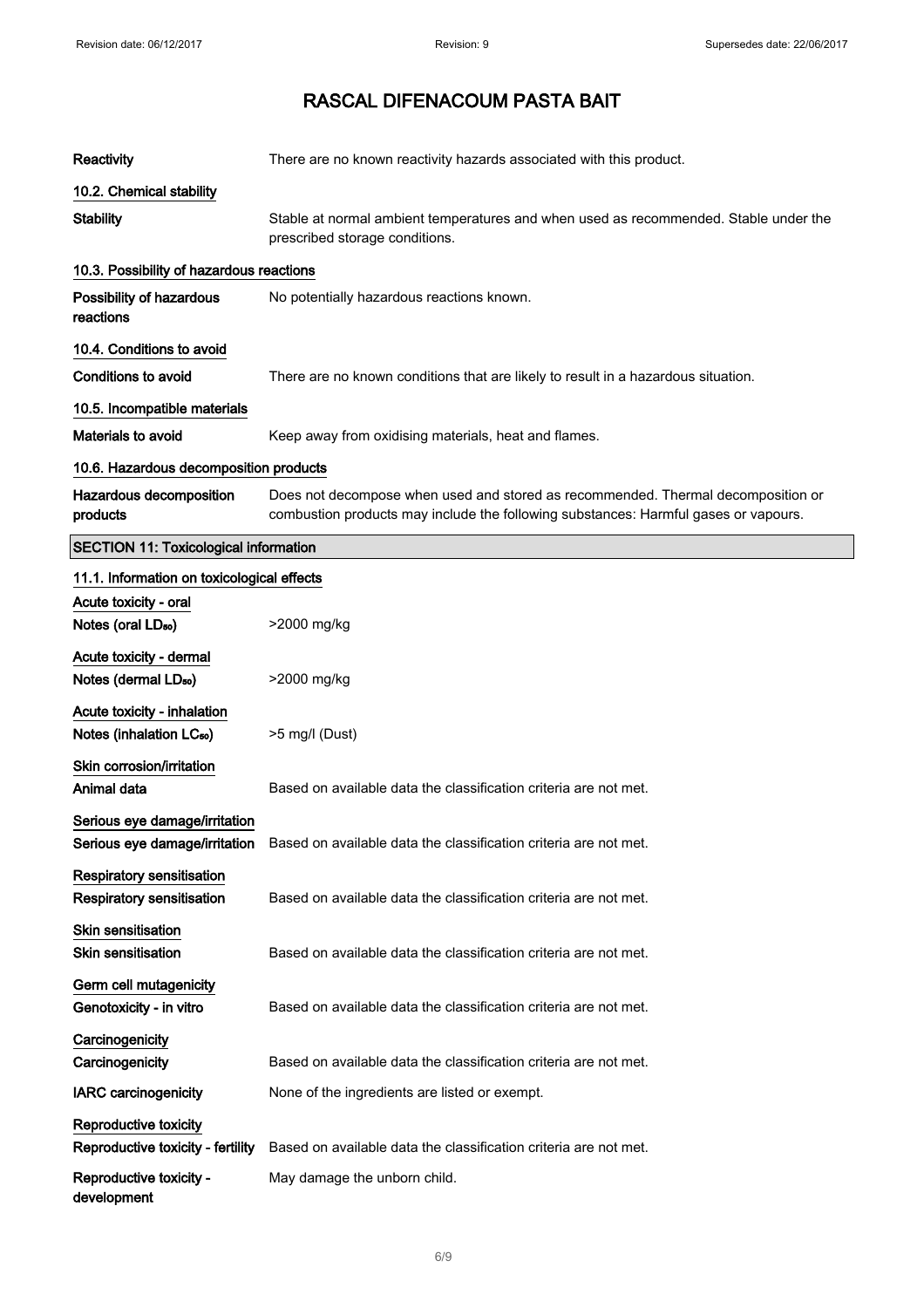| Specinc target organ toxicity - single exposure    |                                                                                                                                                                         |
|----------------------------------------------------|-------------------------------------------------------------------------------------------------------------------------------------------------------------------------|
| STOT - single exposure                             | Not classified as a specific target organ toxicant after a single exposure.                                                                                             |
| Specific target organ toxicity - repeated exposure |                                                                                                                                                                         |
| STOT - repeated exposure                           | STOT RE 2 - H373 May cause damage to organs through prolonged or repeated exposure.                                                                                     |
| <b>Aspiration hazard</b>                           |                                                                                                                                                                         |
| Aspiration hazard                                  | Not relevant. Solid.                                                                                                                                                    |
| <b>General information</b>                         | Avoid contact during pregnancy/while nursing. The severity of the symptoms described will<br>vary dependent on the concentration and the length of exposure.            |
| Inhalation                                         | No specific symptoms known.                                                                                                                                             |
| Ingestion                                          | See section 4 - First Aid                                                                                                                                               |
| <b>Skin contact</b>                                | Prolonged contact may cause dryness of the skin.                                                                                                                        |
| Eye contact                                        | No specific symptoms known.                                                                                                                                             |
| Route of exposure                                  | Ingestion Inhalation Skin and/or eye contact                                                                                                                            |
| <b>Toxicity of ingredients</b>                     | Denatonium Benzoate<br>Oral (Rat) LD50 = 584 mg/kg Difenacoum Acute Oral ≤5mg/kg<br>Acute Dermal ≤50mg/kg Acute Inhalation ≤0.05mg/kg (Commission Regulation 2016/1179) |
| <b>SECTION 12: Ecological Information</b>          |                                                                                                                                                                         |
| Ecotoxicity                                        | Not regarded as dangerous for the environment. However, large or frequent spills may have<br>hazardous effects on the environment.                                      |
| 12.1. Toxicity                                     |                                                                                                                                                                         |
| <b>Toxicity</b>                                    | Based on available data the classification criteria are not met.                                                                                                        |
| 12.2. Persistence and degradability                |                                                                                                                                                                         |
|                                                    | Persistence and degradability The degradability of the product is not known.                                                                                            |
| 12.3. Bioaccumulative potential                    |                                                                                                                                                                         |
| <b>Bioaccumulative potential</b>                   | No data available on bioaccumulation.                                                                                                                                   |
| <b>Partition coefficient</b>                       | Not relevant.                                                                                                                                                           |
| 12.4. Mobility in soil                             |                                                                                                                                                                         |
| <b>Mobility</b>                                    | No data available.                                                                                                                                                      |
| 12.5. Results of PBT and vPvB assessment           |                                                                                                                                                                         |
| 12.6. Other adverse effects                        |                                                                                                                                                                         |
| Other adverse effects                              | Toxic to mammals, including domesticated animals and birds if ingested. Exposure of non-<br>target animals should be prevented.                                         |
| <b>Toxicity of ingredients</b>                     | Difenacoum<br>Daphnia EC50/48Hr = 0.91 mg/l Rainbow trout LC50/96Hr = 0.33 mg/l                                                                                         |
| <b>SECTION 13: Disposal considerations</b>         |                                                                                                                                                                         |
| 13.1. Waste treatment methods                      |                                                                                                                                                                         |
| <b>General information</b>                         | This material and its container must be disposed of in a safe way.                                                                                                      |
| <b>Disposal methods</b>                            | Dispose of in accordance with applicable regional, national, and local laws and regulations.                                                                            |

## Specific target organ toxicity - single exposure

Dispose of Contaminated packaging as unused product unless fully cleaned.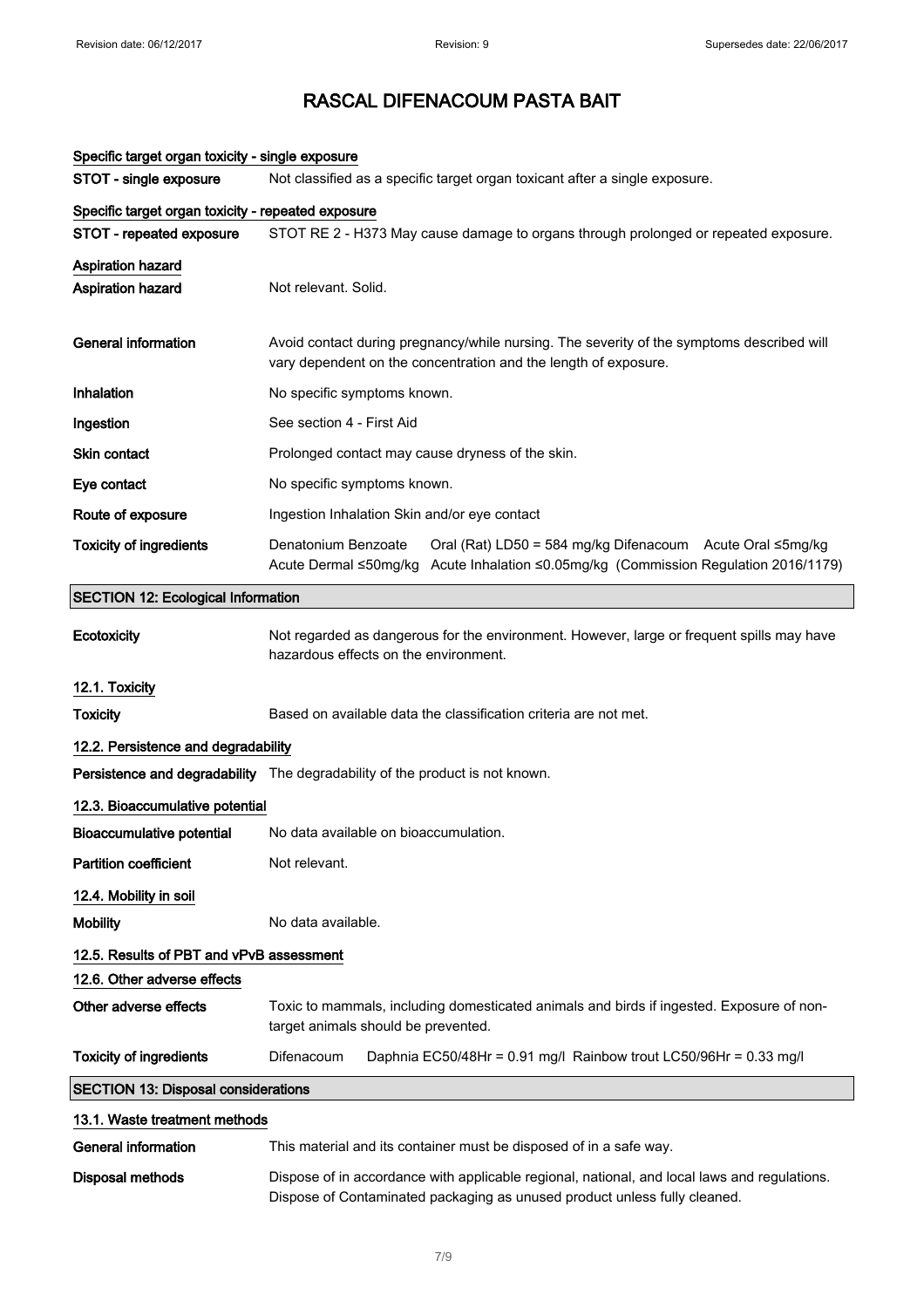Waste class Waste disposal key number from EWC is 20 01 19 (Pesticides)

#### SECTION 14: Transport information

General The product is not covered by international regulations on the transport of dangerous goods (IMDG, IATA, ADR/RID).

### 14.1. UN number

Not applicable.

#### 14.2. UN proper shipping name

Not applicable.

#### 14.3. Transport hazard class(es)

No transport warning sign required.

#### 14.4. Packing group

Not applicable.

#### 14.5. Environmental hazards

Environmentally hazardous substance/marine pollutant No.

#### 14.6. Special precautions for user

Not applicable.

#### 14.7. Transport in bulk according to Annex II of MARPOL and the IBC Code

Transport in bulk according to Not applicable. Annex II of MARPOL 73/78 and the IBC Code

### SECTION 15: Regulatory information

#### 15.1. Safety, health and environmental regulations/legislation specific for the substance or mixture

| National regulations | Health and Safety at Work etc. Act 1974 (as amended).<br>The Carriage of Dangerous Goods and Use of Transportable Pressure Equipment<br>Regulations 2009 (SI 2009 No. 1348) (as amended) ["CDG 2009"].<br>EH40/2005 Workplace exposure limits.     |
|----------------------|----------------------------------------------------------------------------------------------------------------------------------------------------------------------------------------------------------------------------------------------------|
| EU legislation       | Regulation (EC) No 1907/2006 of the European Parliament and of the Council of 18<br>December 2006 concerning the Registration, Evaluation, Authorisation and Restriction of<br>Chemicals (REACH) (as amended).                                     |
|                      | Commission Regulation (EU) No 2015/830 of 28 May 2015.<br>Regulation (EC) No 1272/2008 of the European Parliament and of the Council of 16<br>December 2008 on classification, labelling and packaging of substances and mixtures (as<br>amended). |

#### 15.2. Chemical safety assessment

No chemical safety assessment has been carried out.

#### Inventories

#### EU - EINECS/ELINCS

None of the ingredients are listed or exempt.

SECTION 16: Other information